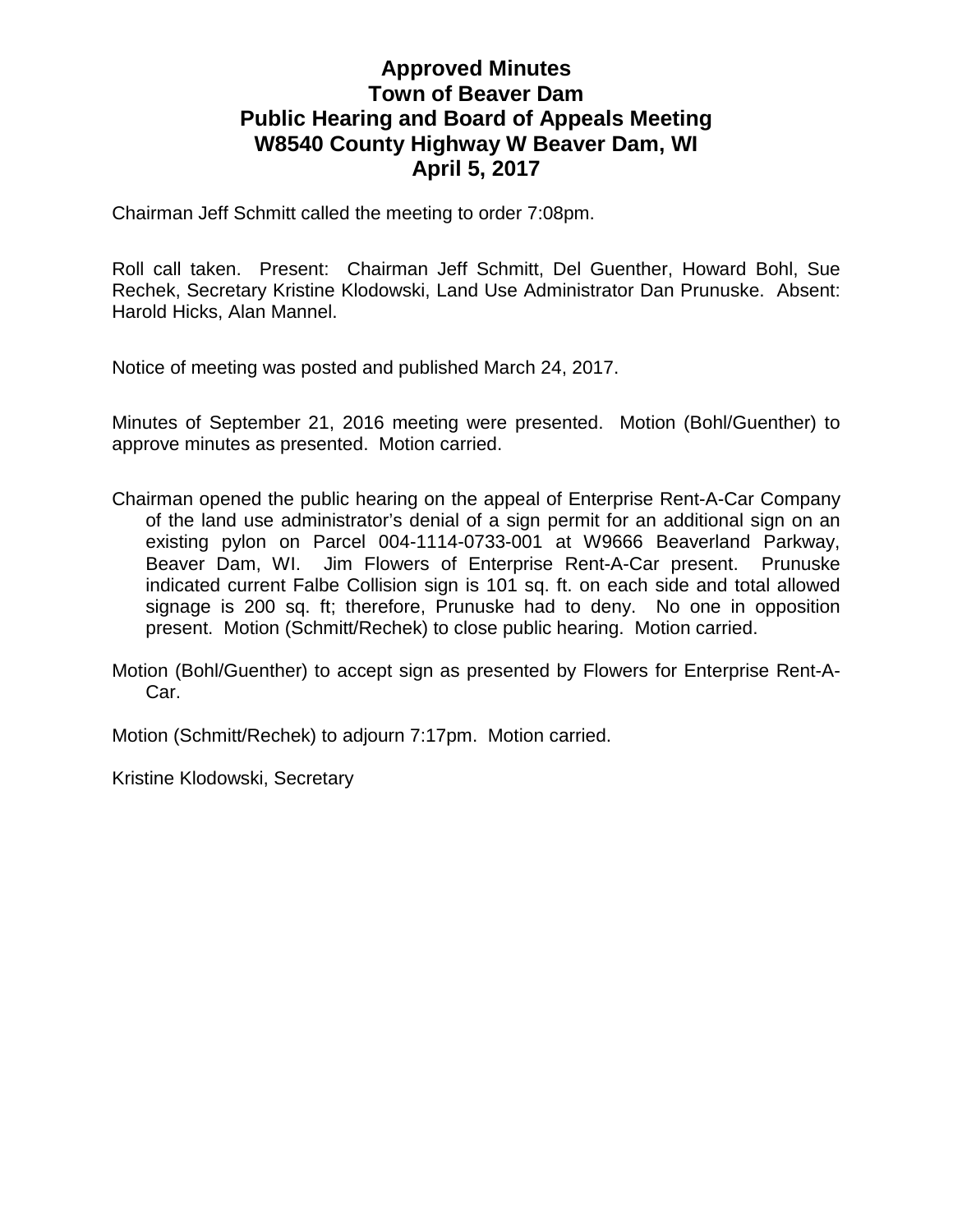## **Approved Minutes Town of Beaver Dam Public Hearing and Board of Appeals Meeting W8540 County Highway W Beaver Dam, WI April 26, 2017**

Acting chairman Del Guenther called the meeting to order 7:05pm.

Roll call taken. Present: Del Guenther, Howard Bohl, Harold Hicks, Alan Mannel, Secretary Kristine Klodowski, Land Use Administrator Dan Prunuske. Absent: Chairman Jeff Schmitt.

Notice of meeting was posted April 11, 2017 and published April 14, 2017.

Minutes of April 5, 2017 were presented. Motion (Bohl/Hicks) to approve minutes as presented. Motion carried.

Chairman opened the public hearing on the appeal of John S. & Jeri L. Henry of the land use administrator's denial of a Land Use permit for a martial arts studio and climate controlled rental storage facility on Parcel 004-1114-0314-009 at N7169 East Plaza Dr., Beaver Dam, WI. Land Use Administrator Prunuske indicated the parcel is zoned industrial, use of building is commercial, zoning code does not allow for a less restrictive use; therefore, the LUA was required to deny. John and Jeri Henry present. No others present in favor of or in opposition to appeal. Motion (Mannel/Bohl) to close public hearing. Motion carried.

Motion (Mannel/Hicks) to approve variance. Motion carried.

Motion (Hicks/Mannel) to adjourn 7:12pm. Motion carried.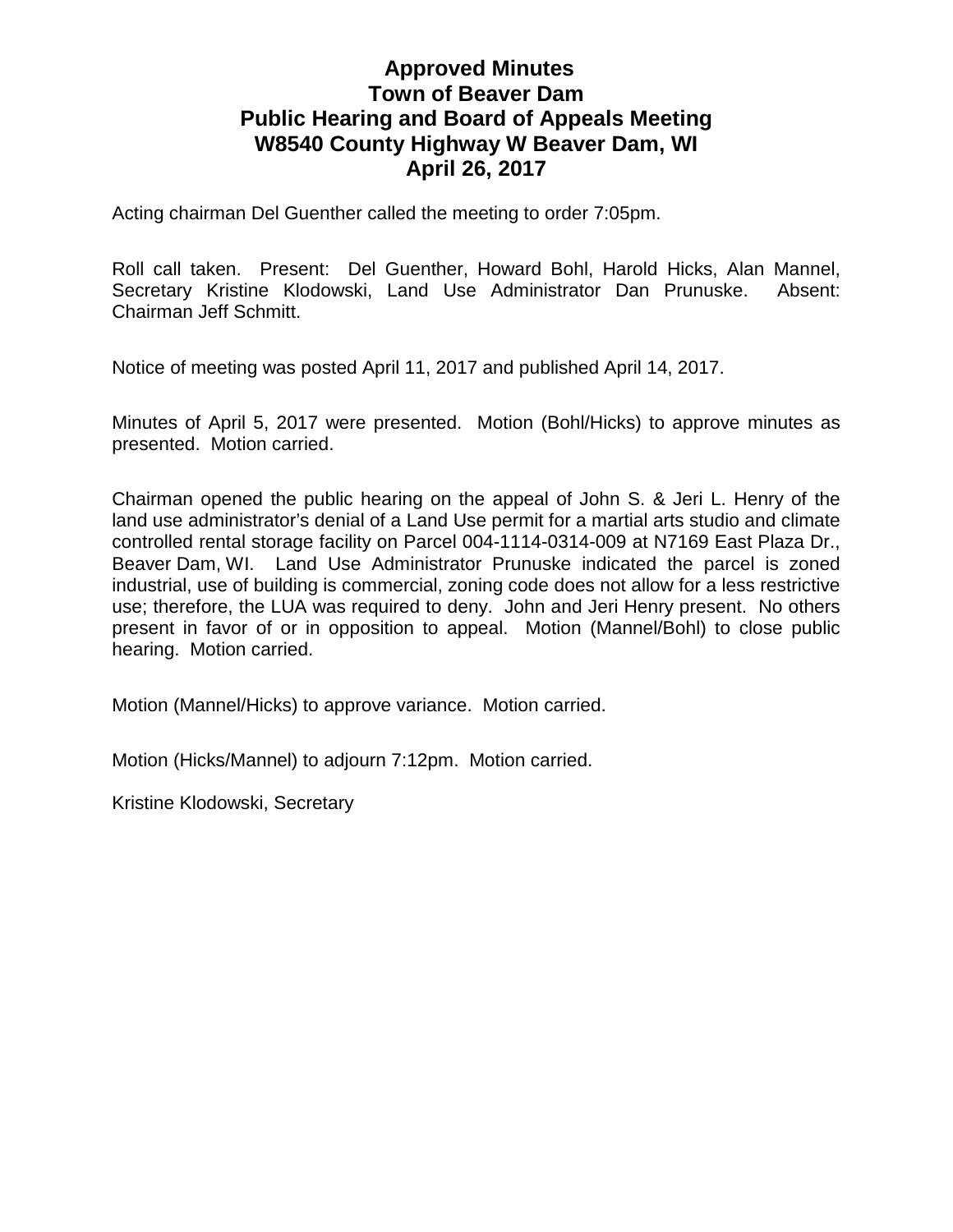## **Approved Minutes Town of Beaver Dam Public Hearing and Board of Appeals Meeting W8540 County Highway W Beaver Dam, WI August 30, 2017**

Chairman Schmitt called the meeting to order 7:00pm.

Roll call taken. Present: Chairman Jeff Schmitt, Del Guenther, Howard Bohl, Harold Hicks, Alan Mannel, Earl Voigt, Secretary Kristine Klodowski, Land Use Administrator Dan Prunuske.

Notice of meeting was posted August 16, 2017 and published August 14, 2017.

Minutes of April 26, 2017 were presented. Motion (Guenther/Hicks) to approve minutes as presented. Motion carried.

Chairman opened the public hearing on the appeal of Charles E. & Christine A. Swain of the land use administrator's denial of a land use permit to construct a new single family residence within the street and side yard setbacks, and to install a private waste water force main in a town road right-of-way on and for parcel 004-1214-2023-017 at W9231 S. Sunset Point Rd, Beaver Dam, WI. Applicants Charles and Christine Swain present and Mark Tomashek of New Frontier Land Surveying. No one else present in favor of or in opposition to appeal. Discussion. Motion (Guenther/Voigt) to close public hearing. Motion carried.

Motion (Mannel/Bohl) to approve variance. Motion carried.

Motion (Hicks/Voigt) to adjourn 7:13pm. Motion carried.